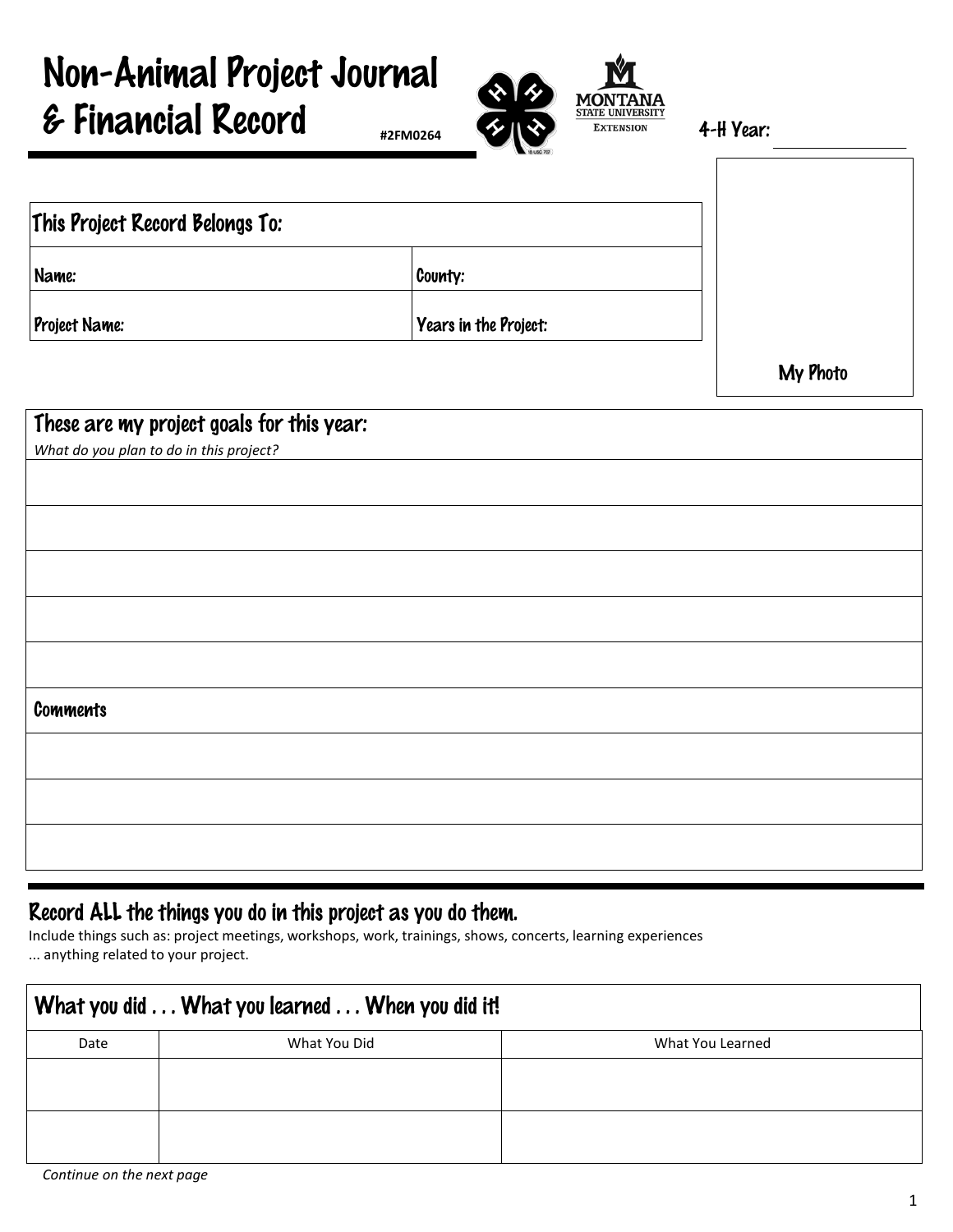

**MON STATE UNIVERSITY EXTENSION** 

## What you did  $\dots$  What you learned  $\dots$  When you did it!

| л.   |              |                  |
|------|--------------|------------------|
| Date | What You Did | What You Learned |
|      |              |                  |
|      |              |                  |
|      |              |                  |
|      |              |                  |
|      |              |                  |
|      |              |                  |
|      |              |                  |
|      |              |                  |
|      |              |                  |
|      |              |                  |
|      |              |                  |
|      |              |                  |
|      |              |                  |
|      |              |                  |
|      |              |                  |
|      |              |                  |
|      |              |                  |
|      |              |                  |
|      |              |                  |
|      |              |                  |
|      |              |                  |
|      |              |                  |
|      |              |                  |
|      |              |                  |
|      |              |                  |
|      |              |                  |
|      |              |                  |
|      |              |                  |
|      |              |                  |
|      |              |                  |
|      |              |                  |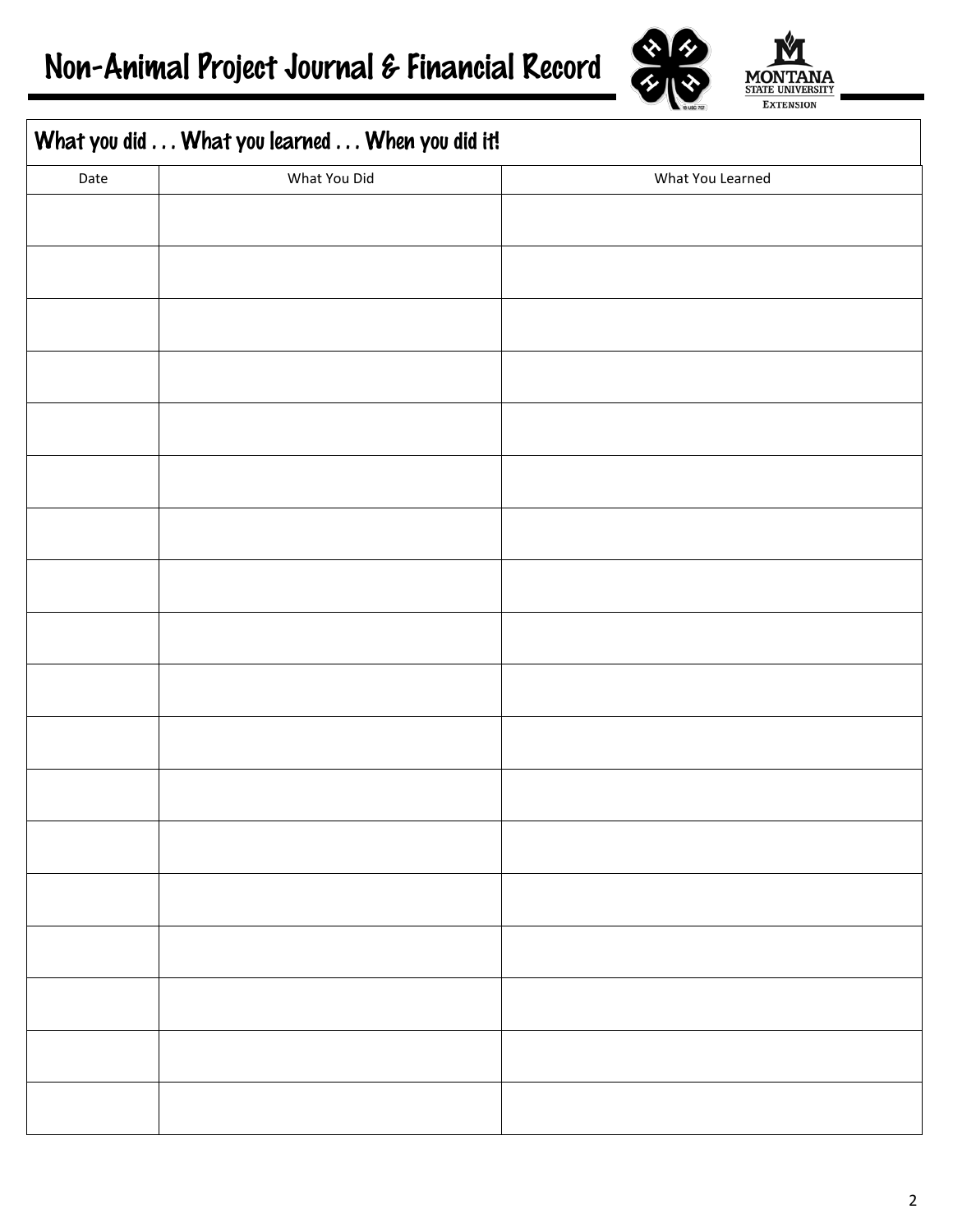

## Record of Project Finances

Record as **INCOME** all money you receive from the sale of services and/or products from this NON-animal project. Record as **EXPENSES** all the items you pay for with money to support this NON-animal project.

| Date | Description of Income or Expense | Income | Expense |
|------|----------------------------------|--------|---------|
|      |                                  |        |         |
|      |                                  |        |         |
|      |                                  |        |         |
|      |                                  |        |         |
|      |                                  |        |         |
|      |                                  |        |         |
|      |                                  |        |         |
|      |                                  |        |         |
|      |                                  |        |         |
|      |                                  |        |         |
|      |                                  |        |         |
|      |                                  |        |         |
|      |                                  |        |         |
|      |                                  |        |         |
|      |                                  |        |         |
|      |                                  |        |         |
|      |                                  |        |         |
|      |                                  |        |         |
|      |                                  |        |         |
|      |                                  |        |         |
|      |                                  |        |         |
|      |                                  |        |         |
|      |                                  |        |         |
|      |                                  |        |         |
|      |                                  |        |         |
|      |                                  |        |         |
|      | Subtotals                        |        |         |